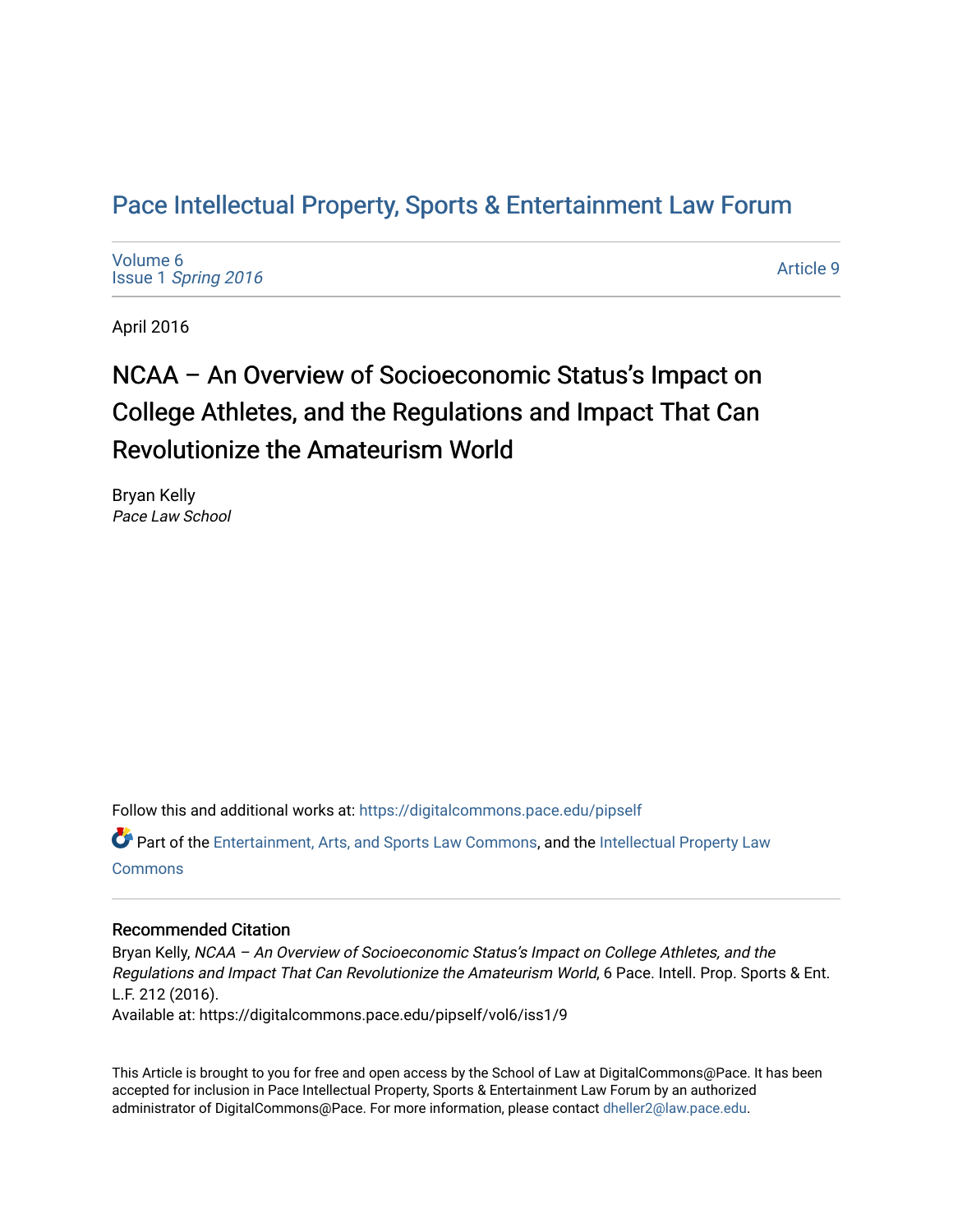## NCAA – An Overview of Socioeconomic Status's Impact on College Athletes, and the Regulations and Impact That Can Revolutionize the Amateurism World

## Abstract

This article will begin with a review of the rules and regulations concerning the likeness of athletes, and amateurism status used by the NCAA. It will also shed light on several key cases including: Oliver v. NCAA, Keller v. NCAA, and O'Bannon v. NCAA. After that, a discussion of how one's socioeconomic status further illustrates that the ongoing problem with the current NCAA amateurism system. Finally, this paper will present suggestions for solving the current issues with the NCAA amateurism system, and provide different alternatives that the NCAA could take to revolutionize the world of amateurism, while remaining profitable.

## Keywords

NCAA, amateurism, college sports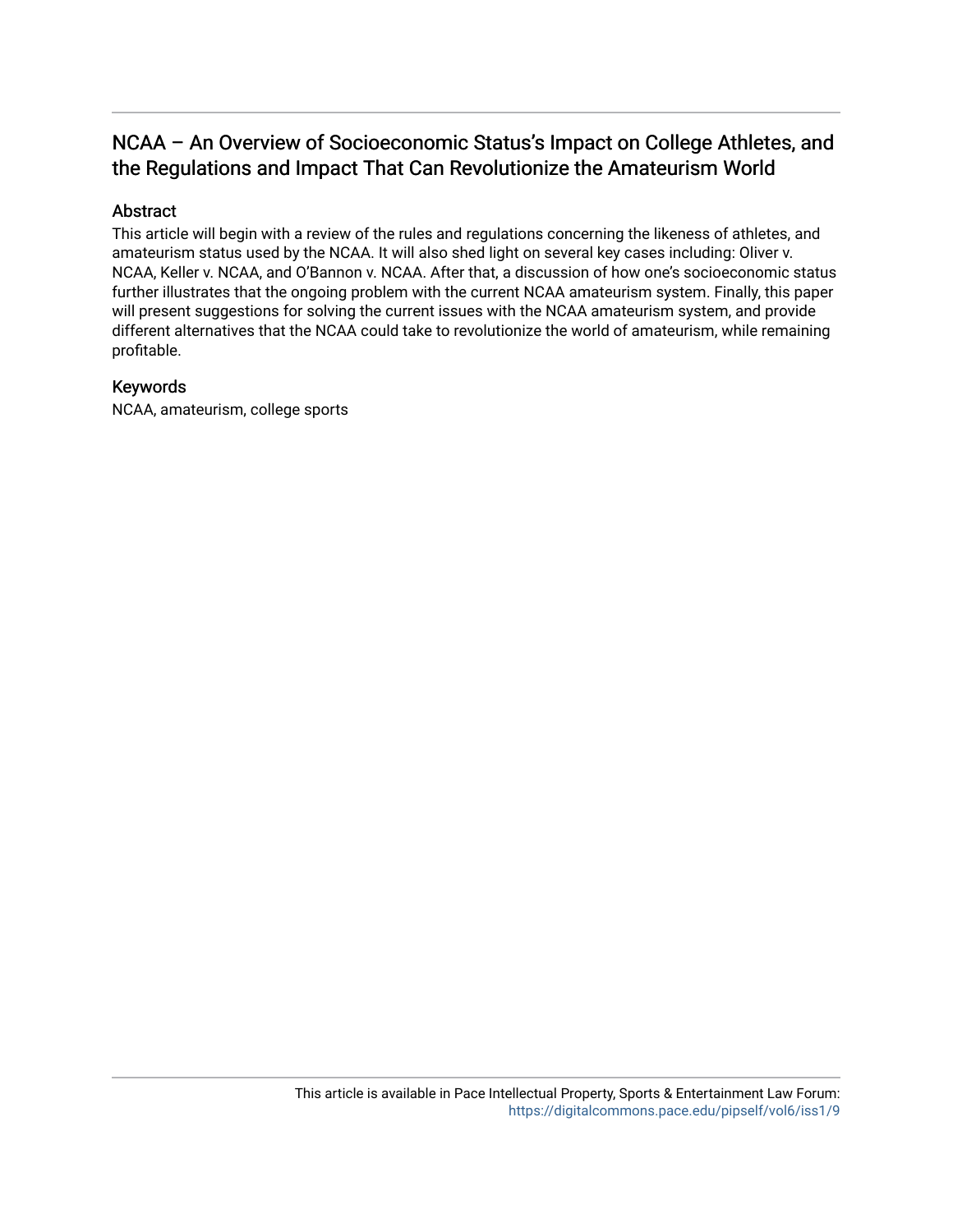## PACE INTELLECTUAL PROPERTY, SPORTS & ENTERTAINMENT LAW FORUM

| <b>VOLUME 6</b> | <b>SPRING 2016</b> | <b>NUMBER 1</b> |
|-----------------|--------------------|-----------------|
|                 |                    |                 |

## **NCAA – AN OVERVIEW OF SOCIOECONOMIC STATUS'S IMPACT ON COLLEGE ATHLETES, AND THE REGULATIONS AND IMPACT THAT CAN REVOLUTIONIZE THE AMATEURISM WORLD**

*Bryan Kelly*

## TABLE OF CONTENTS

| II. SOCIOECONOMIC STATUS AND THE IMPACT ON COGNITIVE |
|------------------------------------------------------|
|                                                      |
|                                                      |
|                                                      |
|                                                      |
|                                                      |

#### **INTRODUCTION**

The National Collegiate Athletic Association (NCAA) has monopolized the amateur sports world to a point where the average student athlete has become a tool for profit growth. Throughout a college athlete's career, it would be fair to say that an individual athlete signs numerous contracts and waivers per individual season. Coaches and students alike believe that there is too much paperwork involved. As such, this has caused numerous problems, both from a media perspective of big corporation versus small college athletes, and a college athlete's amateurism versus their ability to support themselves.

As the world of collegiate sports has grown over the past several decades, profits have also grown exponentially. College Football with BCS Bowl Games, and College Basketball with March Madness, are two prime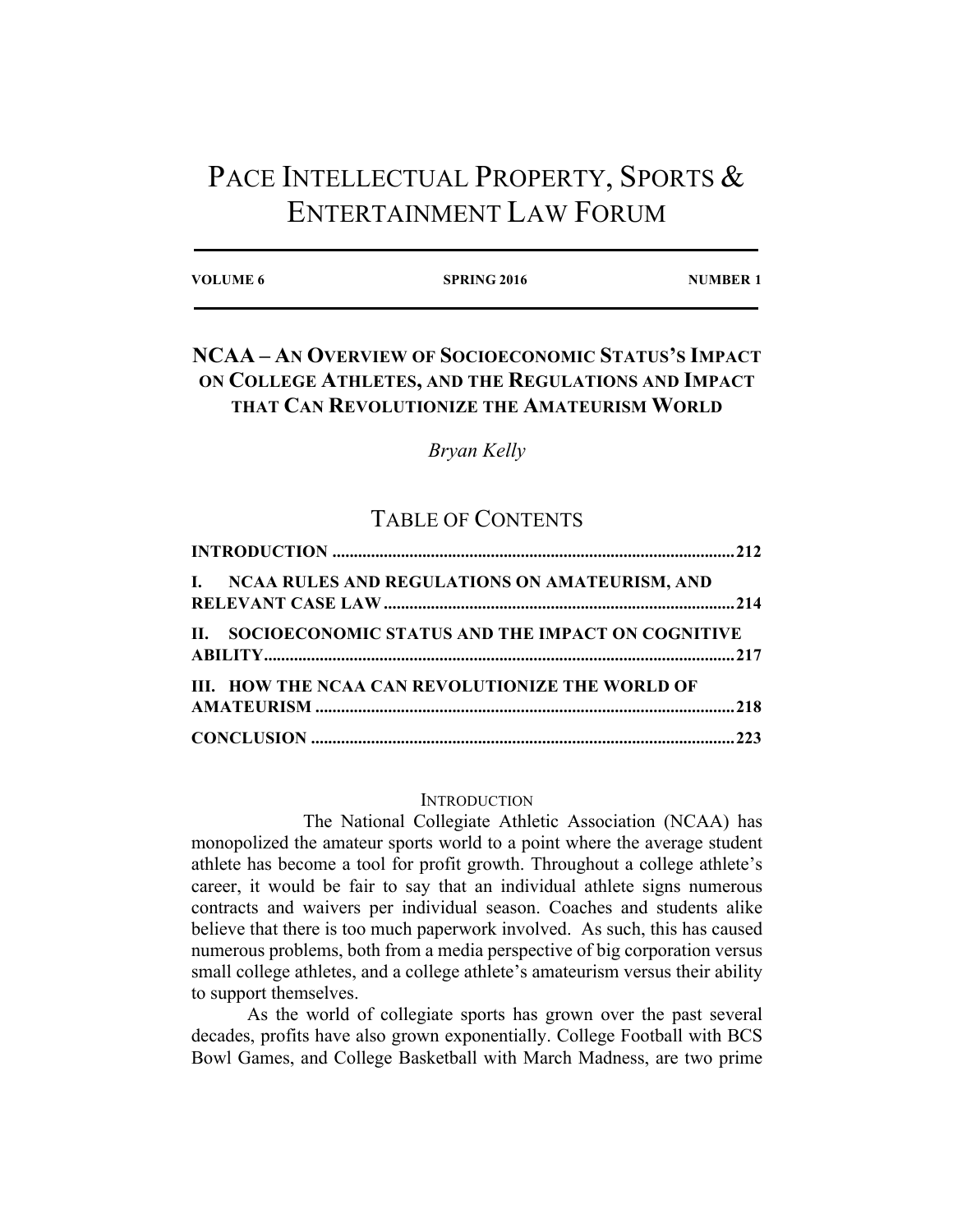examples of college athletic programs that have led to enormous profit growth. College Football programs alone have grown to be close to 200 million dollars as of 2015.<sup>1</sup> College Basketball as well has provided significant profits as of  $2015<sup>2</sup>$ . This leads inquiring minds to ponder where all this profit goes. The answer is simple; the profits are retained by the university.<sup>3</sup> This begs to ask a more troublesome question; that if athletes know their talents are being used to raise profits, then what benefits do the college athletes receive? The NCAA and universities would argue that the college athletes receive an education, something that they can use for the rest of their lives. Although this is true, a major underlying theme that many universities, "do not acknowledge" is that at the time these high school athletes try to go to college, they have to sign numerous contracts that they do not understand. The typical contract that a minor has to sign to become a college athlete contains numerous legal terms that the average high school student may have trouble understanding.<sup>4</sup> Thus, it becomes apparent that there is an opportunity that students may not understand the contracts they enter, as they enter college.

As students begin their transition to college, numerous changes occur in their lives. Many are leaving home for the first time, gaining new responsibilities, and pursuing their dreams. Students ranging from all different economic statuses attempt to achieve their dreams, some of which are pursuing careers in athletics. A previous study revealed that the majority of football and basketball student-athletes competing at the Division I level come from low socioeconomic backgrounds.<sup>5</sup> This essentially states that the majority of these athletes come from poorer backgrounds, meaning that the education that they have is considerably less than students or athletes who come from higher socioeconomic backgrounds. This provides significant leverage during the high school student's entrance into the world of collegiate

<sup>1.</sup> *See*, Steve Berkowitz, et. al., *NCAA Finances Top School Revenue*, http://sports.usatoday.com/ncaa/finances/.

<sup>2.</sup> *See*, Cork Gaines, *Duke's basketball program makes more money than every other Final Four school*, BUSINESS INSIDER (Apr. 3, 2015), http://www.businessinsider.com/menscollege-basketball-revenue-2015-4.

<sup>3.</sup> *See*, Kristi A. Dosh, *College Football Revenue: Running the Numbers*, SMARTY CENTS (Sept. 24, 2014), http://smartycents.com/articles/college-football-revenue/.

<sup>4.</sup> *See*, Debra D. Burke & Angela J. Grube, *The NCAA Letter of Intent: A Voidable Agreement For Minors?*, 81 MISS. L.J. 265, (2011).

<sup>5.</sup> *See*, Landon T. Huffman & Coyte G. Cooper, *I'm taking my talents to.. an examination of hometown socio-economic status on the college-choice factors of football student-athletes at a southeastern university*, 5 J. of Issues in Intercollegiate Athletics, 225, (2012).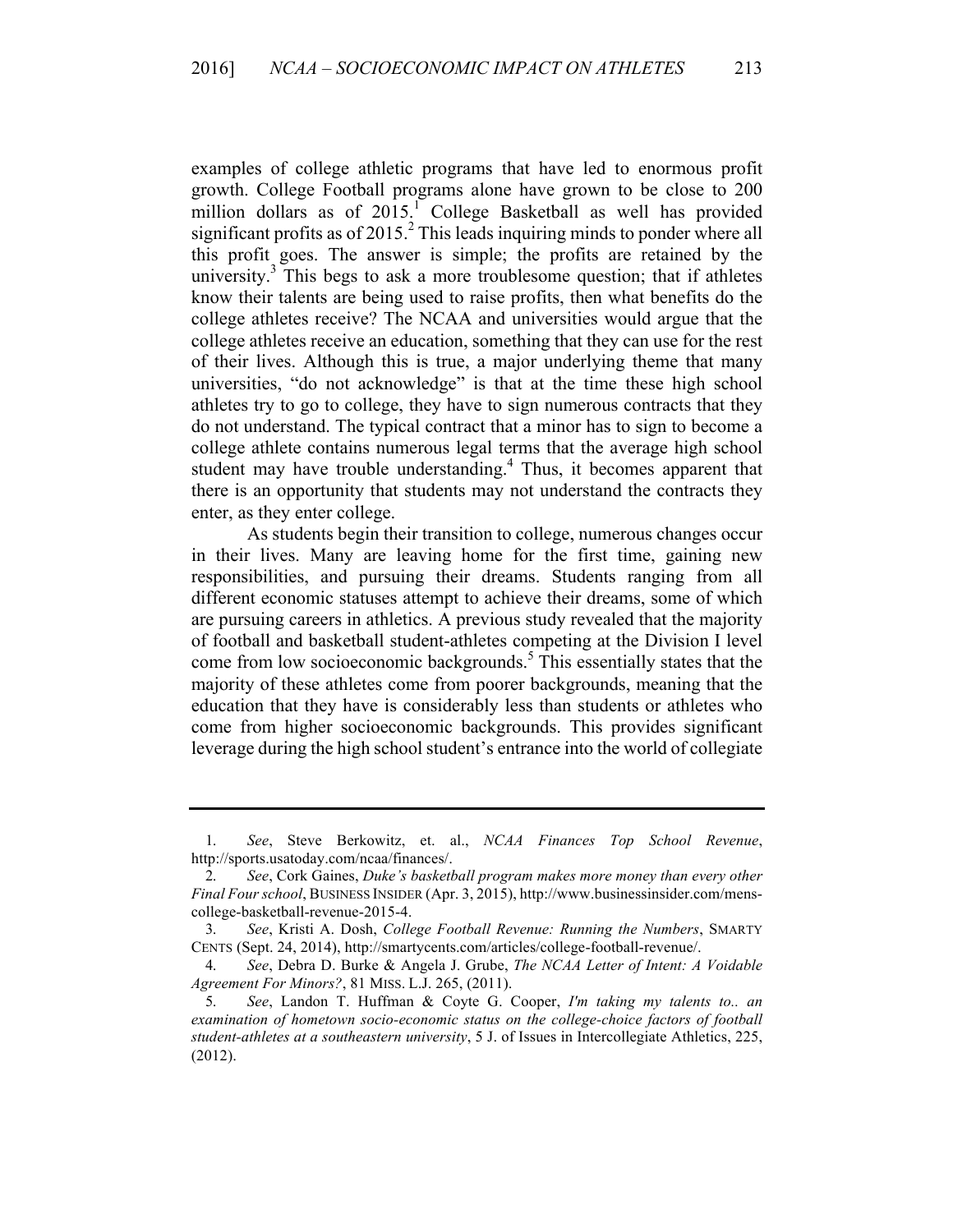sports, to both the NCAA and the university, creating a significant problem for all athletes involved.

Recently, the media has shed light onto this problem of, "monopolizing amateurism", by the NCAA and the different universities, however, few modifications have been implemented concerning revolutionizing the current system to shift the balance towards all parties involved including: universities, the NCAA, and college athletes. This article will begin with a review of the rules and regulations concerning the likeness of athletes, and amateurism status used by the NCAA. It will also shed light on several key cases including: *Oliver v. NCAA<sup>6</sup>*, *Keller v. NCAA<sup>7</sup>*, and *O'Bannon v. NCAA*. <sup>8</sup> After that, a discussion of how one's socioeconomic status further illustrates that the ongoing problem with the current NCAA amateurism system. Finally, this paper will present suggestions for solving the current issues with the NCAA amateurism system, and provide different alternatives that the NCAA could take to revolutionize the world of amateurism, while remaining profitable.

## I. NCAA RULES AND REGULATIONS ON AMATEURISM, AND RELEVANT CASE LAW

To understand the rules and regulations that the NCAA imposes on its athletes, it is best to first look at the amount of student athletes currently participating in a colligate sport, including how many of those athletes are on scholarships. Then it is best to review some of the rules and regulations that an athlete must follow to remain eligible. Finally, we must review relevant case law, before addressing the socioeconomic issues and its relationship with college athletes.

In a report done by the NCAA, the current number of student-athletes participating in intercollegiate athletics is over  $460,000$ .<sup>9</sup> Of those  $460,000$ students who participate in athletics, roughly 150,000 Division I and II athletes receive scholarships for their abilities.<sup>10</sup> Thus, it is fair to say that roughly 33% of student athletes receive a scholarship based on athletics as of

<sup>6.</sup> Oliver v. Nat'l Collegiate Athletic Ass'n, 155 Ohio Misc.2d 17 (2009).

<sup>7.</sup> Keller v. Nat'l Collegiate Athletic Ass'n, No. 4:09-cv-1967 CW, 2015 U.S. Dist. LEXIS 113474 (N.D. Cal. Aug. 18, 2015).

<sup>8.</sup> O'Bannon v. Nat'l Collegiate Athletic Ass'n, 802 F.3d 1049 (9th Cir. 2015).

<sup>9.</sup> *See*, *Current Student-Athletes*, Nat'l Collegiate Athletic Ass'n, http://www.ncaa.org/student-athletes/current.

<sup>10.</sup> *See*, *Scholarships*, Nat'l Collegiate Athletic Ass'n, http://www.ncaa.org/studentathletes/future/scholarships.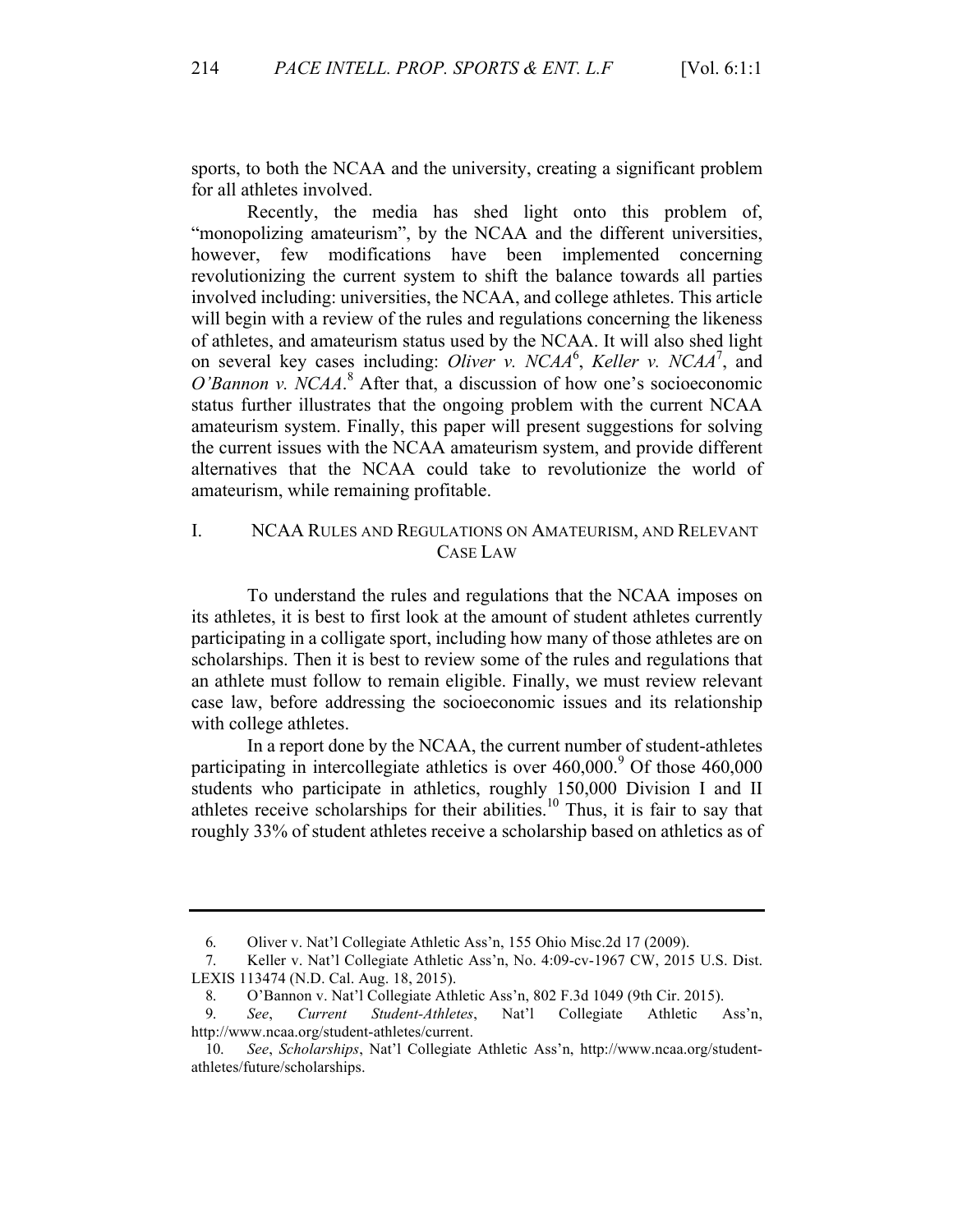the 2015 college admitted students.<sup>11</sup> When taking this into consideration, this number is extremely low, when considering the release statements one must sign to participate in a colligate sport.

When incoming student athletes prepare to take part in a college sport, they must first sign a release that states how they should behave, as well as what guidelines they must follow to remain eligible. These rules consist of ethical conduct, amateurism, and their academic standards. Bylaws 12.5.2.1 and 12.5.2.2 state that "You are not eligible in any sport if, after you become a student-athlete, you accept any pay for promoting a commercial product or service or allow your name or picture to be used for promoting a commercial product or service [Bylaws 12.5.2.1 and 12.5.2.2]."<sup>12</sup> This limits the ability to sell one's image at the college level. Due to the inability to accept any sponsorship, it limits the ability to sell one's image at the college level and gives the NCAA power in regards to the use of the athlete's image. In addition to this, incoming college athletes must enter into contracts which obligates them to adhere to the rules and regulations of the universities they agree to go to.<sup>13</sup> These are also just a few regulations that must be taken into consideration when a high school student attempts to become a college athlete. Similarly other issues exist, as later discussed, with college players speaking with athlete-agents.<sup>14</sup> When a letter of intent is signed, an express contract is formed.<sup>15</sup> All NCAA regulations, must be agreed to by the student, before they can take part in the sport. After the student has agreed to the terms created by the NCAA, and has signed the contract, only then can a college athlete participate in in collegiate sport.

Three key cases have confronted the NCAA over the regulations they enforced. These cases included *Oliver v. NCAA*<sup>16</sup>*, Keller v. NCAA17, and*

<sup>11.</sup> This article will only focus on Division I athletes. Specifically, this article will review the current arrangement of all NCAA regulations, do an analysis of what socioeconomic status is and its impact on cognitive ability, and what that impact on cognitive ability does to the student athlete concerning decision making regarding regulations.

<sup>12.</sup> *See*, *2015-16 Summary of NCAA Regulations*, NAT'L COLLEGIATE ATHLETIC ASS'N, http://www.ncaa.org/sites/default/files/Summary%20of%20NCAA%20Regulations. pdf; *see also*, http://www.ncaa.org/sites/default/files/Form%2015-3a%20-%20Student-Athlete%20Statement.pdf.

<sup>13.</sup> Derek Q. Johnson, *Educating Misguided Student Athletes: An application of Contract Theory*, 85 COLUM. L. REV. 96, 104-05 (1985).

<sup>14.</sup> Other regulations include whether or not a player can speak with an athlete-agent, which is addressed further in a later part of this article.

<sup>15.</sup> *Supra*, note 13 at 104.

<sup>16.</sup> Oliver v. NCAA, 2009-Ohio-6587, 920 N.E.2d 203 (Ohio Ct. Com. Pl. 2009).

<sup>17.</sup> Keller v. NCAA, No. 4:09-cv-1967 CW, 2015 U.S. Dist. LEXIS 113474 (N.D. Cal. Aug. 18, 2015).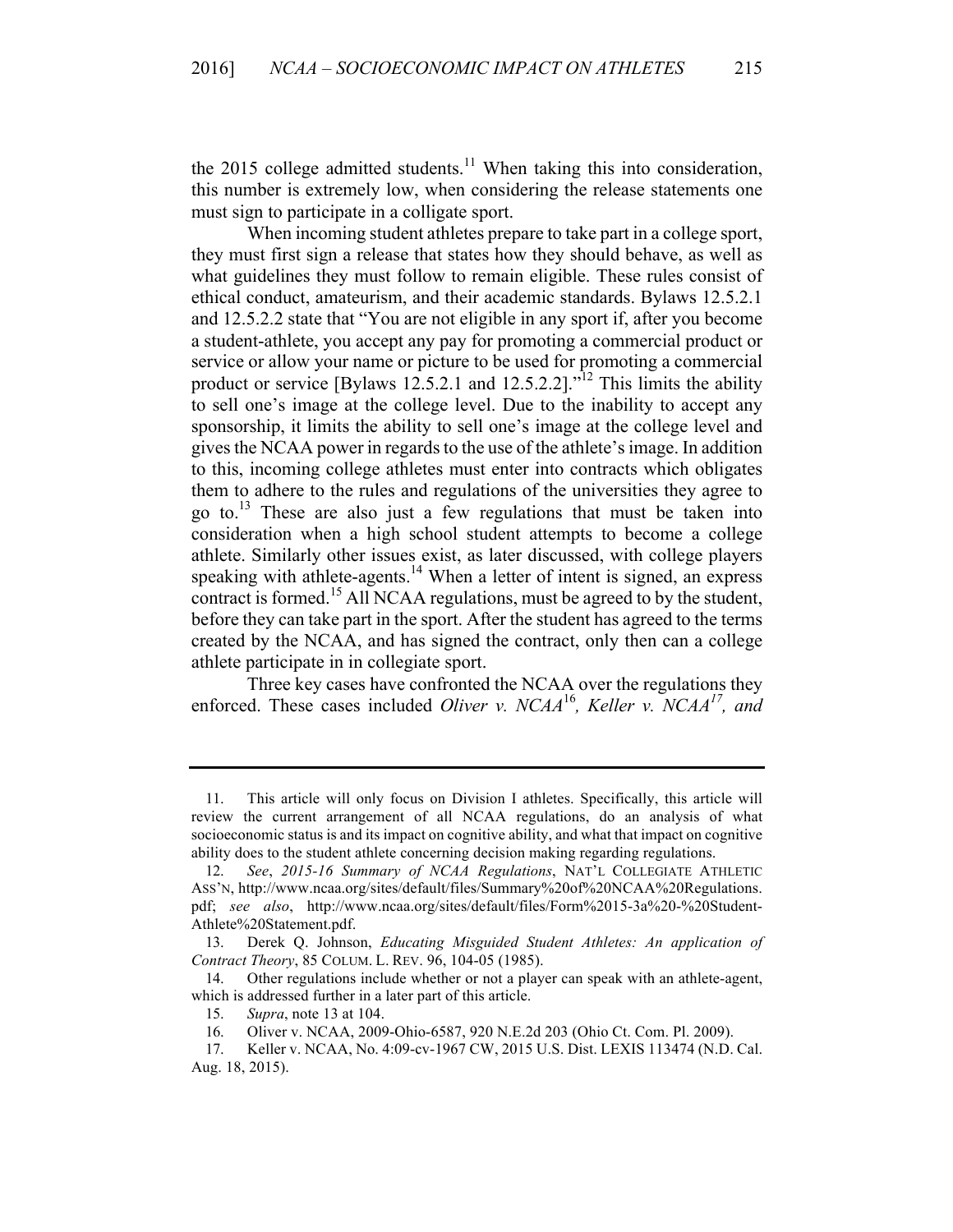*O'Bannon v. NCAA18*. In 2008, the first case, *Oliver v. NCAA* took place which was over a college baseball player who attended a meeting with a former attorney and a professional baseball team.<sup>19</sup> Oliver, rejected playing for the professional team, and instead decided on attending college on a full scholarship instead.<sup>20</sup> Oliver was suspended, due to the meeting being against NCAA regulations.<sup>21</sup> From there litigation took place, and an injunctive relief was granted to allow the player to continue playing due to a violation of the covenant of good faith and fair dealings within the NCAA athlete agreement.<sup>22</sup>

The next important case occurred in 2009; the case of *Keller v. NCAA*. Keller a former football player sued the NCAA as well as EA Sports for the improper use of his likeness in video games, as well as photographs and promotions.23 The NCAA in this case assured multiple sources that their agreement with EA Sports was intact because it prohibited the use of names and pictures of current student athletes in games.<sup>24</sup> This is a current class action lawsuit that is currently ongoing.<sup>25</sup>

Finally, while the case of *Keller v. NCAA* occurred, O'Bannon as well as other former athletes began to look into the NCAA's power over their image. Later in 2009, O'Bannon filed an antitrust lawsuit against the NCAA, because his image was being used in an EA Sports video game, and he did not receive compensation.<sup>26</sup> This case was then combined with *Keller v*. *NCAA*, and was reviewed by the U.S. District Court of North Carolina.<sup>27</sup> Numerous other athletes such as Oscar Robertson, as well as Bill Russell have also joined the case. O'Bannon has also been trying to include current student athletes as well. The overall goal throughout of these cases was to form two classes of athletes under Federal Rule of Civil Procedure 23, athletes who have had their images used in video games since July 21, 2005, and current players.<sup>28</sup> Thus, eliminating the NCAA's ability to continuously profit off of college athletes, and their success without proper payment.<sup>29</sup>

25. *Id.* at 1.

<sup>18.</sup> O'Bannon v. NCAA, 802 F.3d 1049 (9th Cir. 2015).

<sup>19.</sup> Oliver v. NCAA, 2009-Ohio-6587, 920 N.E.2d 203, at 4.

<sup>20.</sup> Oliver v. NCAA, 2009-Ohio-6587, 920 N.E.2d 203, at 4.

<sup>21.</sup> *Id.* at 7.

<sup>22.</sup> *Id.* at 9.

<sup>23.</sup> Keller v. NCAA, 2015 U.S. Dist. LEXIS 113474, at 41.

<sup>24.</sup> *Id.* at 31-32.

<sup>26.</sup> O'Bannon v. NCAA, 802 F.3d 1049 (9th Cir. 2015).

<sup>27.</sup> *Id.*

<sup>28.</sup> *See*, MELISSA ALTMAN LINSKY, THE LITTLE BOOK OF BASKETBALL LAW, 150 (American Bar Association 2014).

<sup>29.</sup> *Id.*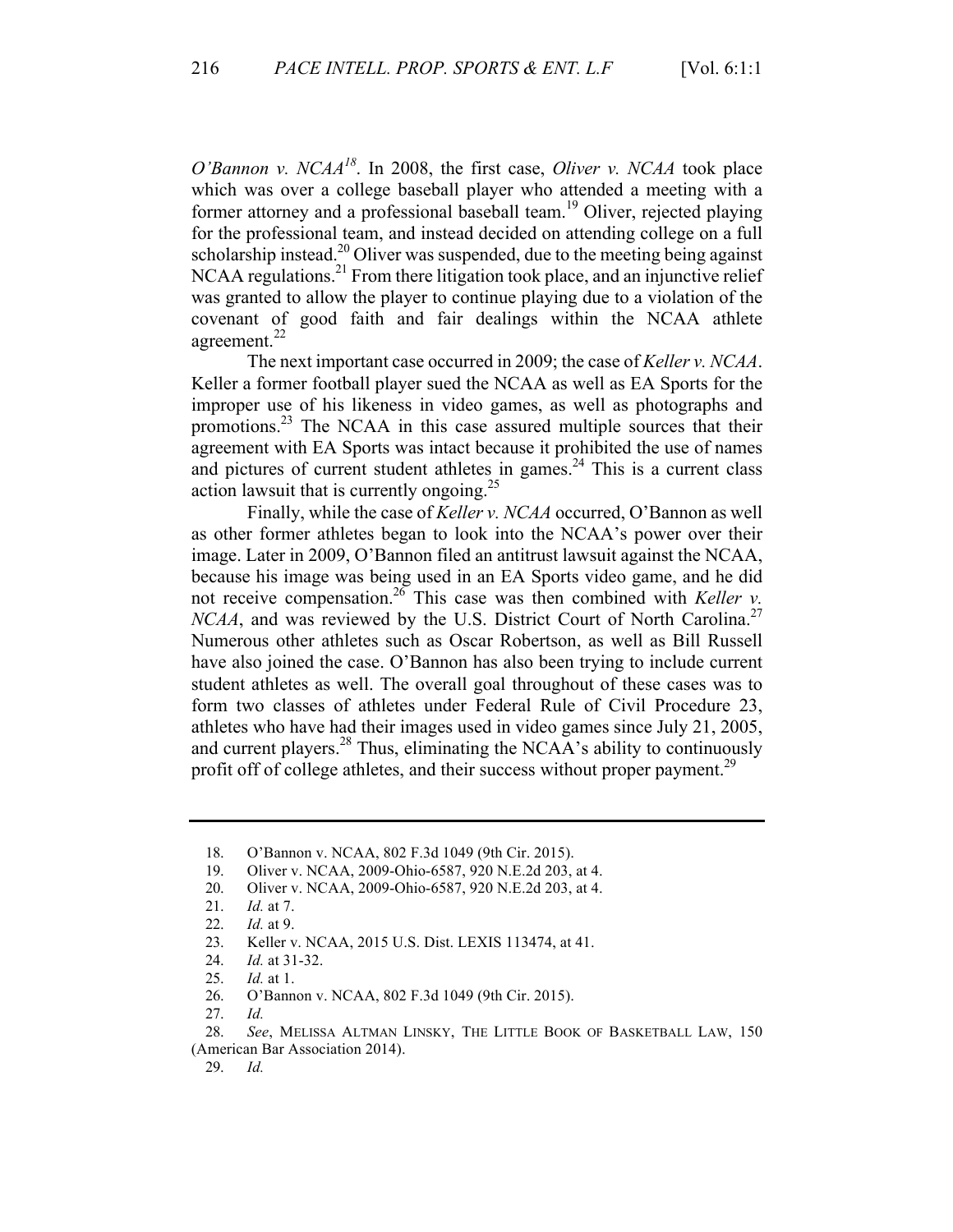#### II. SOCIOECONOMIC STATUS AND THE IMPACT ON COGNITIVE ABILITY

After understanding how the NCAA process works, the next step is understanding the college athletes themselves. As noted earlier the majority of college athletes come from lower socioeconomic backgrounds.<sup>30</sup> Although this is true, how does this relate to the NCAA and their regulations? The answer is simple, through numerous psychological studies done, results have shown that those who come from various socioeconomic backgrounds have different cognitive ability, which determines their ability to comprehend things differently. In other words, high school students who come from higher socioeconomic backgrounds have a higher opportunity to understand things, such as terms of a contract, better than those from lower socioeconomic backgrounds do. This includes understanding the decision of going to a specific college and what factors they use to determine going to a certain college or university.

A study was done by Huffman and Cooper which researched why college athletes chose a specific college.<sup>31</sup> This study used the ideas of corporate social responsibility (CSR) which was a mindset that colleges should help their students give back to the community.<sup>32</sup> The results of this study showed college athletes from a southeastern university football team who came from the lowest third of athletes from a socioeconomic standpoint sought out college atmosphere and environment and predominately athletic minded.<sup>33</sup> In comparison, those from the middle and highest athletes from a socioeconomic standpoint, had some athletic aspirations, but also factored in academics and college degrees, into their decision to go to that school.<sup>34</sup>

Taking a deeper look into this study, a key cognitive skill within brain development is reasoning.<sup>35</sup> As this study indicated, the reasoning used by these students ranged anywhere from athletic career goals, to education depending on what economic status the college athlete came from.<sup>36</sup> Further in application of this study, it was theorized that if incoming students coming from similarly situated socioeconomic statues lack key cognitive skills such as reasoning, they will lack the comprehension of the broad terms used by the NCAA because the cognitive skill of reasoning was underdeveloped.<sup>37</sup> There

31. Huffman et al., *supra* note 5.

- 35. *Id*.
- 36. *Id*.
- 37. Huffman et al., *supra* note 31.

<sup>30.</sup> Huffman et al., *supra* note 5.

<sup>32.</sup> *Id.*

<sup>33.</sup> *Id*.

<sup>34.</sup> *Id*.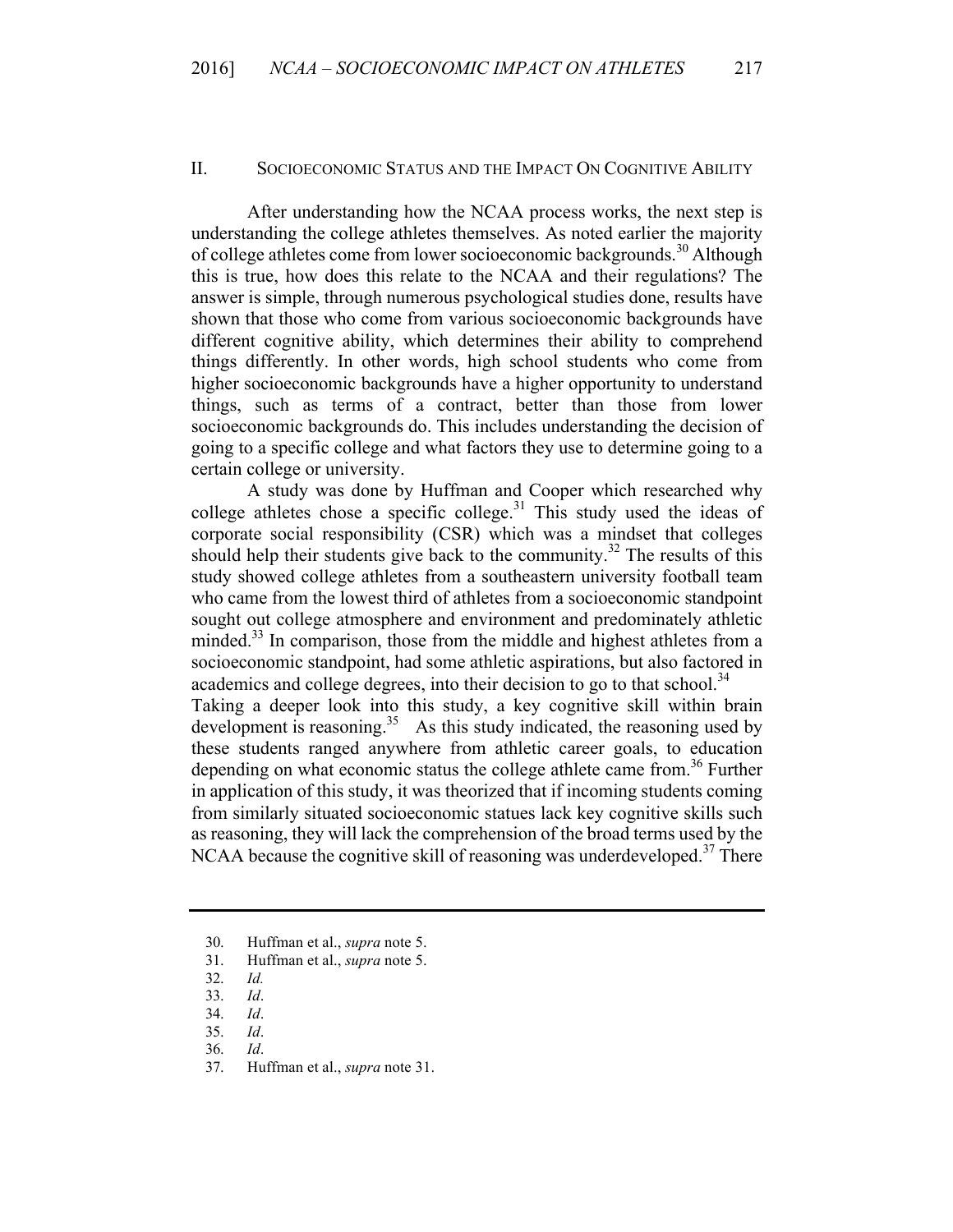are however, other cognitive skills to evaluate as well such as reading and language skills, which could play a role in a student athletes understanding of the terminology the NCAA uses in their rules and regulations.

Another study was performed to understand socioeconomic impact on those exact cognitive skills, reading and language skills. <sup>38</sup> This study focused on how ranging socioeconomic statuses impacted brain development on 5 year old children.39 The results indicated that 5 year old children who came from a lower socioeconomic status had a negative correlation in the hemispheric specialization in the left inferior frontal gyrus, whereas those from a higher socioeconomic status had a positive correlation.<sup>40</sup> The study found that the children from low socioeconomic statuses had a direct negative relation to the size of gray matter in areas that developed those cognitive skills while the children from higher socioeconomic statuses had a direct positive relation to the size of gray matter in those areas.<sup> $41$ </sup> This meant that the children who grew up in lower socioeconomic status areas, lacked key brain development, specifically in areas of reading and language skills.<sup>42</sup>

As the results of that study showed, a further consequence of lower socioeconomic status indicated that children at the age of 5 from had been impacted in a negative way resulting in their cognitive skills having hindrances in the future. In application to high school athletes, seeking to become college athletes, when necessary to sign documents and contracts to participate in colligate sports students from lower socioeconomic statuses will not have the capacity to fully comprehend the language and terms of the agreements they sign, which has been apparent from the developing court cases previously mentioned.<sup>43</sup>

### III. HOW THE NCAA CAN REVOLUTIONIZE THE WORLD OF AMATEURISM

Now that it has been established that the current amateurism structure has led to numerous cases entering the limelight, using information on how lower socioeconomic statuses altered people, in this instance, college athletes, cognitive skills, the final steps that must be taken are ways to evaluate the system. This includes alternatives that the NCAA could consider that would revolutionize the world of amateurism. During the final steps,

42. *Id*.

<sup>38.</sup> Rajeev D.S. Raizada, et al., *Socioeconomic Status Predicts Hemispheric Specialisation of the Left Inferior Frontal Gyrus in Young Children,* 40 NEUROIMAGE 1392*,* (2008).

<sup>39.</sup> *Id*.

<sup>40.</sup> *Id*.

<sup>41.</sup> *Id*.

<sup>43.</sup> Huffman et al., *supra* n. 19; n. 24; n. 26.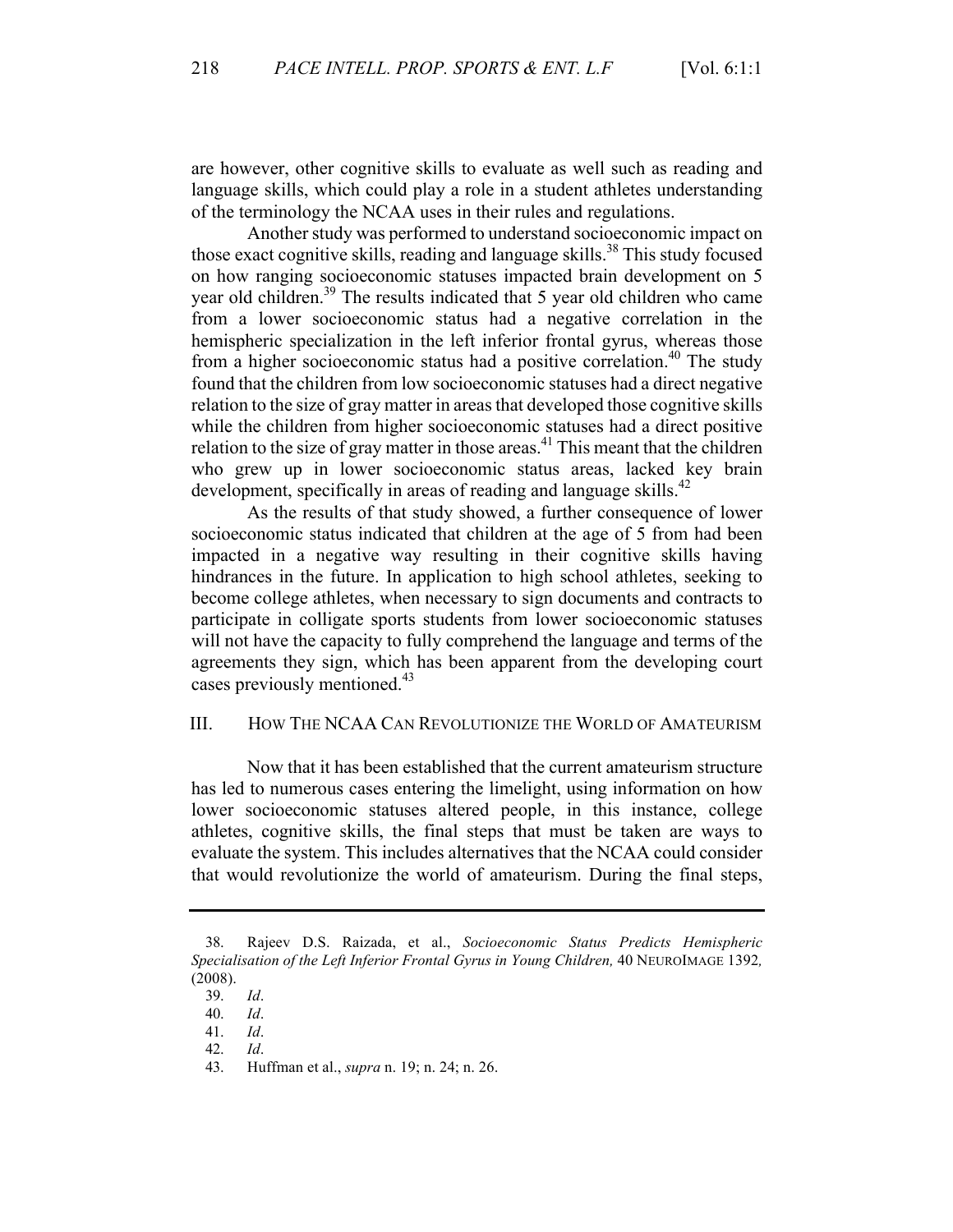information pertaining to different arguments on both sides of the field are important to take into consideration. From the NCAA's position, there is a strong belief, that all college athletes are provided with an opportunity to receive an education, and what opportunities they make of those situations, are decisions they make.<sup>44</sup> They contend that any type of reform to the system is to retain their amateurism status. However, from the college athletes' perspective, athletes in the NCAA provide a form of profit either through advertisement, representation of the university itself, having their images used throughout the recruiting process, and even having their images used later in life.<sup>45</sup> Furthermore, there has been an ongoing movement of athletes seeking to go professional earlier, or going abroad to chase their athletic dreams. Thus, as the current sides stand there remains room for negotiations and options that both the NCAA and college athletes alike should consider to revolutionize the world of college sports.

One of the first options that has been considered by students, is the ability to talk with agents during their collegiate careers. Black's Law Dictionary defines an agent as: "One who is authorized to act for or in place of another…"<sup>46</sup> These "sports agents" have many roles in the athletes life, including negotiating contracts for athletes, and helping athletes out with everyday life including finances, public relations, and even legal counsel if needed.<sup>47</sup> However, how does this relate to the college level? Depending on the sport, some athletes, such as track and field athletes or swimming athletes, are recruited by agents in high school, while other athletes, are recruited by agents out of college before they enter the professional world.<sup>48</sup> This is where the college athlete and the agent begin their relationship towards a professional career in sports.

There are many limitations that the NCAA has created through its rules and regulations. When reviewing the NCAA regulations concerning

<sup>44.</sup> NCAA, 2002-2003 NCAA Division I Manual, art. 2 2.9, 5 (Michael Earle, ed. 2002) ("student athletes shall be amateurs in an intercollegiate sport, and their participation should be motivated primarily by education and by the physical mental and social benefits derived. Student participation in intercollegiate athletics is an avocation, and the student-athletes should be protected from exploitation by professional and commercial enterprises"). *See*, Jones v. Wichita State University, 698 F.2d 1082, 1087 (10th Cir. 1983).

<sup>45.</sup> Huffman et al., *supra* n. 19; n. 24; n. 26.

<sup>46.</sup> BLACK'S LAW DICTIONARY 72 (9th ed. 2009).

<sup>47.</sup> Bryan Couch, Comment, How Agent Competition and Corruption Affects Sports and the Athlete-Agent Relationship and What Can Be Done to Control It, 10 SETON HALL J. SPORT L. 111, 112 (2000) (citing Michael A. Weiss, The Regulation of Sports Agents: Fact or Fiction?, 1 SPORTS LAW. J. 329 (1994)).

<sup>48.</sup> Charles B. Lipscomb & Peter Titlebaum, *Selecting a Sports Agent: The Inside for Athletes and Parents*, 3 (2001) note 25, at 97 (citations omitted).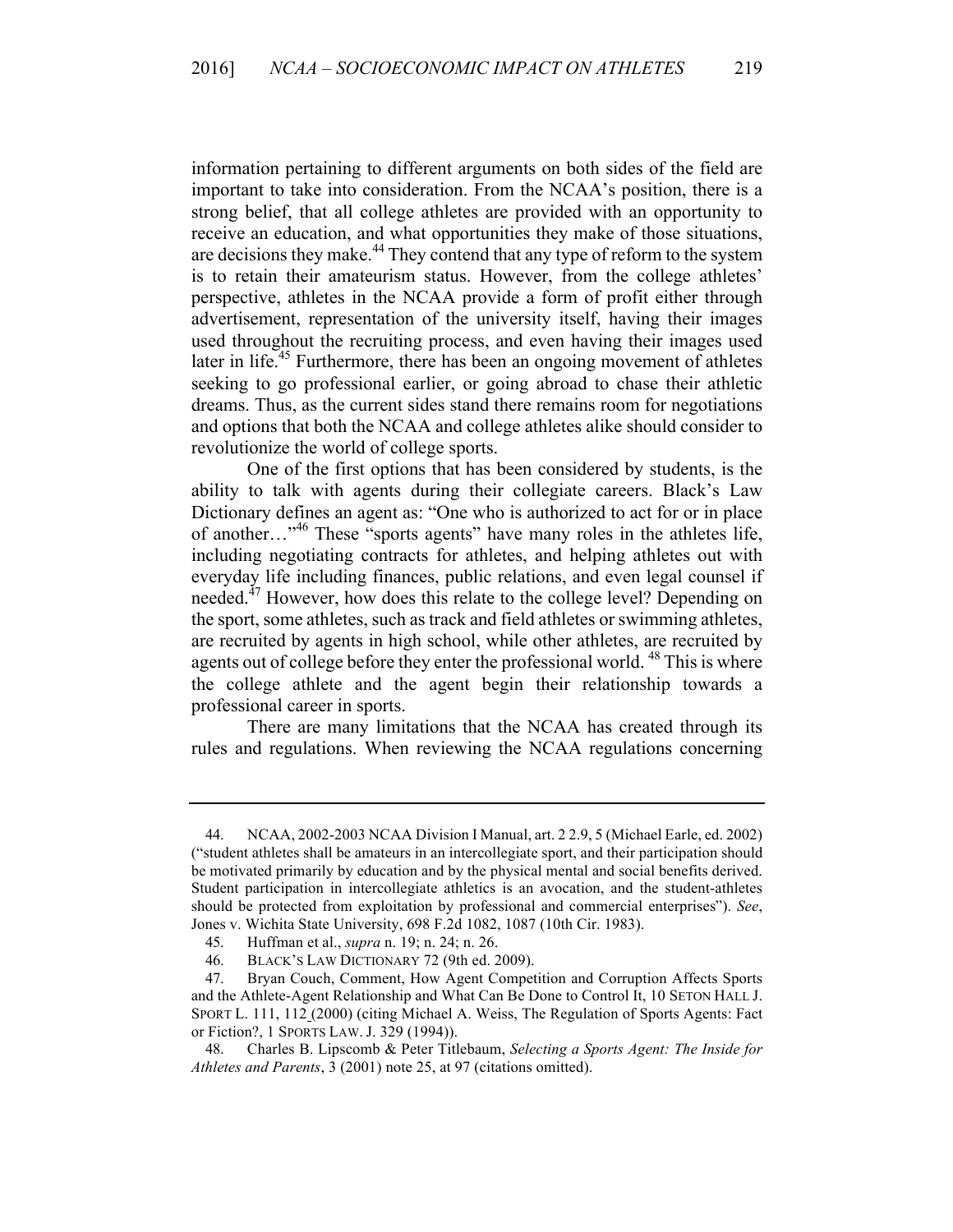player representation through agents during their colligate years, NCAA Bylaw 12.3.1 provides instances when speaking with representatives is allowed, when it isn't, and what consequences a student may have if they violate the NCAA rules.<sup>49</sup> Under the current NCAA Bylaw, information is provided which explains that individuals may engage in discussions or "socializing" with an agent, but that no agreement for representation by the agent can be established.<sup>50</sup> If a student were to violate NCAA Bylaw 12.3.1 and entered an agreement with an agent for representation, then the studentathlete is ineligible to participate in intercollegiate competition from that point on.<sup>51</sup> Furthermore, under the same Bylaw, the NCAA goes further, explaining that if a student-athlete were to accept benefits such as transportation from an athlete-agent, or have a friend or relative receive a benefit from an athlete-agent, that student-athlete's amateurism status is taken away from them. $52$ 

Under the current agent system, the NCAA has found itself in a bind. On one hand, the NCAA fosters communication between their student athletes and athlete-agents.<sup>53</sup> On the other hand, there are numerous traps that student athletes can fall into. Specifically, there are numerous athlete-agents who act freely due to a belief they are not bound by NCAA regulations.<sup>54</sup> Thus, there is greater room for penalty among student athletes, who depending on their socioeconomic status, cannot understand the regulation from the onset, have family or relatives who's decisions have a direct impact on their lives, and a potential pool of athlete-agents determined to sign premiere talent regardless of the regulations established by the NCAA. Not only that, for the student athletes, who are in need of gathering all the information to determine whether or not a professional career is an achievable goal, these guidelines prevent those discussions from taking place.<sup>55</sup> Thus, as the current agent system is established in the NCAA, there are numerous issues that need to be addressed.

<sup>49.</sup> NCAA *supra* note 13, § 12.3.1, at 73.

<sup>50.</sup> Overview of NCAA Bylaws Governing Athlete Agents, NCAA, http://www.liberty.edu/media/1912/compliance/newformsdec2010/currentflames/agents/O verview%20of%20NCAA%20Bylaws%20for%20Agents.pdf (last visited Mar. 3, 2015).

<sup>51.</sup> NCAA, *supra* note 13, § 12.3.1, at 73.

<sup>52.</sup> NCAA, *supra* note 13, § 12.3.1, at 73.

<sup>53.</sup> *Id*., at 73-74.

<sup>54.</sup> George Dohrmann, *Confessions of an Agent*, SPORTS ILLUSTRATED (Oct. 18, 2010), at 62, http://www.si.com/more-sports/2010/10/12/agent.

<sup>55.</sup> Jack Carey, *Incidents Lead Saban, SEC to Scrutinize Athlete-Agent Contract*, USA TODAY (July 22, 2010), http://www.usatoday.com/sports/college/football/sec/2010-07-21 saban-agents\_N.htm?csp=34sports.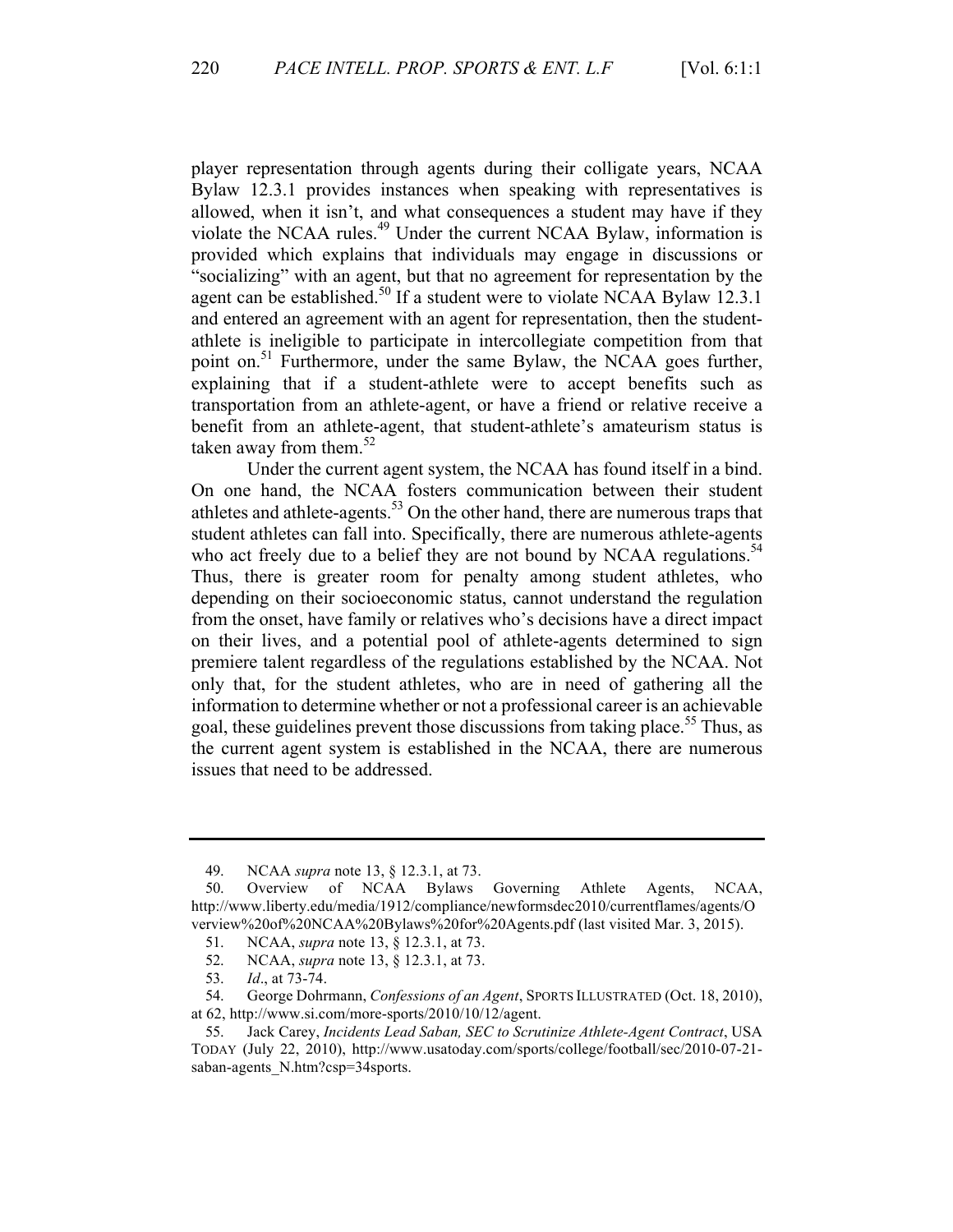First and foremost, for the benefit of both the NCAA and student athletes, if a change in the current agent system, it would need to keep the true meaning of amateurism intact, while provide the student athlete with the opportunity to make the best decision possible for themselves. One change that would do exactly that is providing student-athletes with NCAA sanctioned events that would provide them with the opportunity to meet with accepted athlete-agents for the sport they are seeking to be a part of. For instance, such an event could be created with the NFL Drafting Combine, or the NBA Drafting Combine for those specific sports. For example the NFL specifically has agent guidelines that are provided by the National Football League Players Association ("NFLPA").<sup>56</sup> Under the NFLPA, people who are permitted to negotiate with an NFL team on behalf of a player must be certified as a "contract advisor".<sup>57</sup> Having a NCAA sanctioned event providing guidelines for the agents to follow, with the enforcement of a major sporting league would provide the best scenario for student athletes with the opportunities to make connections, and get advice all while under the guidance of the NCAA and major sports league. Another option would be restraining the loss of amateurism to solely what the student athlete does regarding receiving benefits, and not holding the student athlete accountable for the actions of his or her family and friends. Finally, a third approach to revolutionize the current system regarding the agents, is to have student athlete lectures concerning the potential regulations they could violate. These are several options that would change the current perspective of unfair treatment towards college athletes, but provide the NCAA a way to continue the amateurism status.

Another issue that needs to be addressed by the NCAA is the ongoing inquiry of whether or not college athletes deserve to be paid. As previously mentioned, the overall profits for NCAA sports has grown exponentially. College Football has brought in over 200 million dollars as of  $2015^{58}$  This means that incoming profit gives way to conversations that college athletes are not provided with the ability to earn money, while the universities have profit margins on the athlete themselves, in addition to what they pay, if any for an education. Thus, as it has become more polarized by the ongoing media attention, the NCAA has found itself in another situation where the true meaning of colligate sports, may need compromising.

<sup>56.</sup> *See* NFL Players Ass'n, NFL Players Association Constitution pmbl., §§1.01-03 (2007), http://www.ipmall.info/hosted\_resources/SportsEntLaw\_Institute/League%20Cons titutions%20&%20Bylaws/NFLPA%20Constitution%20-%20March%202007.pdf.

<sup>57.</sup> NFL Players Ass'n, NFLPA Regulations Governing Contract Advisors § 2(A), at 3 (2007), https://www.nflpa.com/agents/how-to-become-an-agent.

<sup>58.</sup> *Supra*, note 1.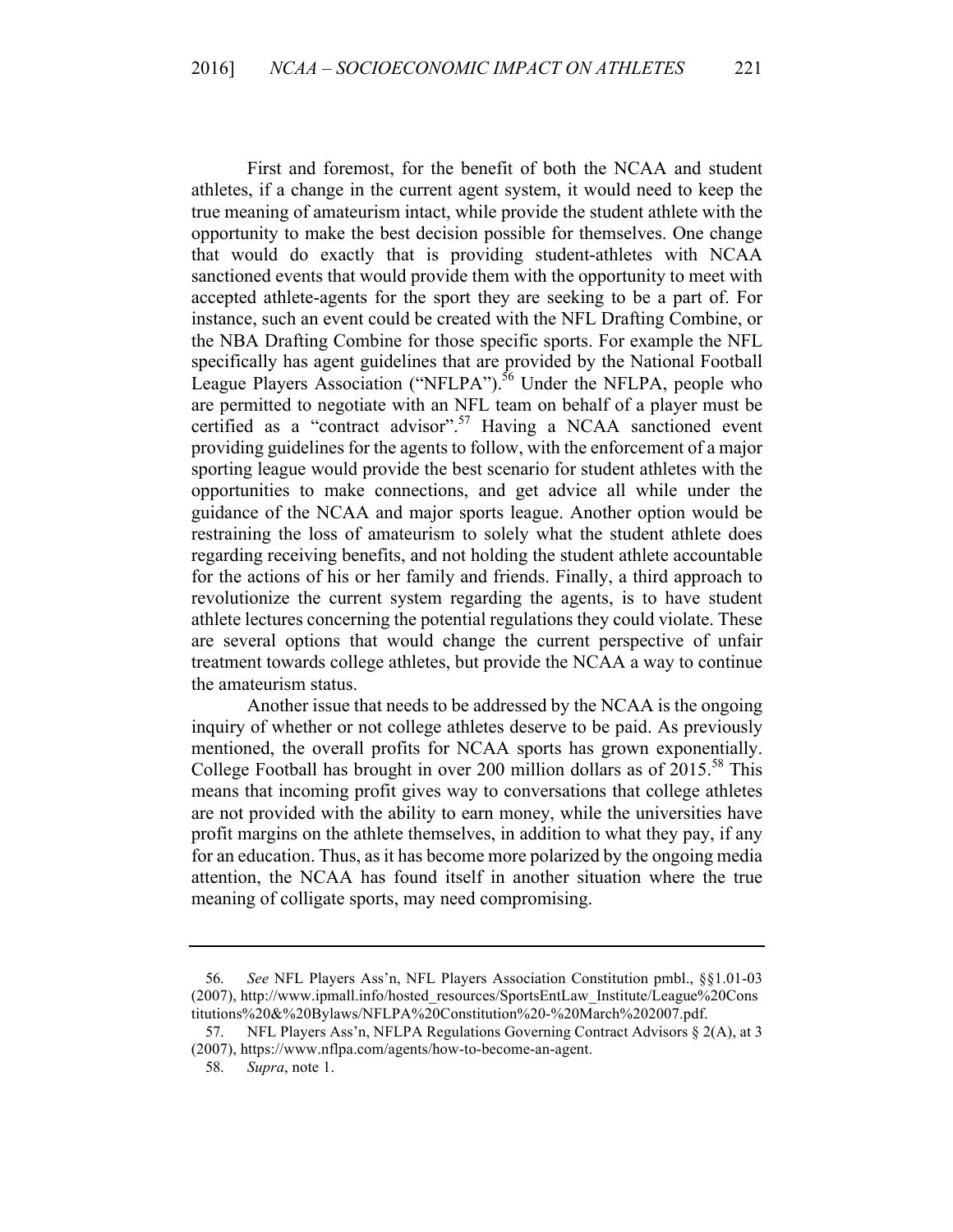Under the current scenario, the NCAA's belief is that they are proving their student athletes with an education, a platform to demonstration their athletic talents, and an opportunity for individual growth. The belief of the college athlete, and ex-college athletes, such as Ed O'Bannon, contend that although on an appearance this is what the NCAA may provide college athletes, when these high school athletes enter the world of college, they lack proper understanding of the position they are in, the opportunities in front of them, and are being taken advantage of during the regulations they must sign. This has led to the belief that these regulations provide support for an antitrust violation, creating a significant issue for the NCAA.<sup>59</sup>

Although both sides of the argument present fair analyses of the current system, what adjustments in the system would provide a proper arrangement where student athletes receive proper value, and universities and the NCAA, still retain profits and amateurism status? As discussed above cognitive ability in reasoning, reading, and language skills portrays the NCAA's behavior in an unfavorable light. Taking the research into consideration, one could theoretically argue that the NCAA is taking advantage of its student athletes. This, however, is not the case. The issue at hand, is not one party seeking to take advantage of another, but both parties' inabilities to understand the other's perspective. Media reports have suggested that players are unable to support themselves. Stories of student athletes inabilities to support themselves while being a college athlete range from going to bed hungry at night, being unable to find a home during semester breaks, as well as the need to unionize teams. $60$  These stories create narratives that shift the burden onto the NCAA to make concessions towards providing these students with the ability to properly survive.

The NCAA may have to make a choice that would change the world of amateurism. If done properly, the NCAA would still have the opportunity to keep their current structure intact. Under the current scenario, with regards to student athletes seeking payment, one option would be to pay the college athletes fair wages, or what would be the equivalent of a work study. Under

<sup>59.</sup> *See*, e.g., Becker, *College Athletes Should Get Paid What They're Worth*, BUS. WK., Sept. 30, 1985, at 18; *Pro and Con: Should College Athletes Be Paid Salaries?*, U.S. NEWS & WORLD REP., Dec. 23, 1985, at 56.

<sup>60.</sup> *See*, Sara Ganim, *UConn guard on unions: I go to bed 'starving',* CNN (April 8, 2014), http://www.cnn.com/2014/04/07/us/ncaa-basketball-finals-shabazz-napier-hungry/; also see, Jerry Hinnen, *Baylor RB: NCAA declared me ineligible for accepting place to live*, CBS SPORTS (Feb. 25, 2015), http://www.cbssports.com/collegefootball/eye-on-collegefootball/25081275/baylor-rb-ncaa-declared-me-ineligible-for-accepting-place-to-live; *see also*, Benn Strauss, *N.L.R.B. Rejects Northwestern Football Players' Union Bid,* N.Y. TIMES (Aug. 17, 2015), http://www.nytimes.com/2015/08/18/sports/ncaafootball/nlrb-saysnorthwestern-football-players-cannot-unionize.html? r=0.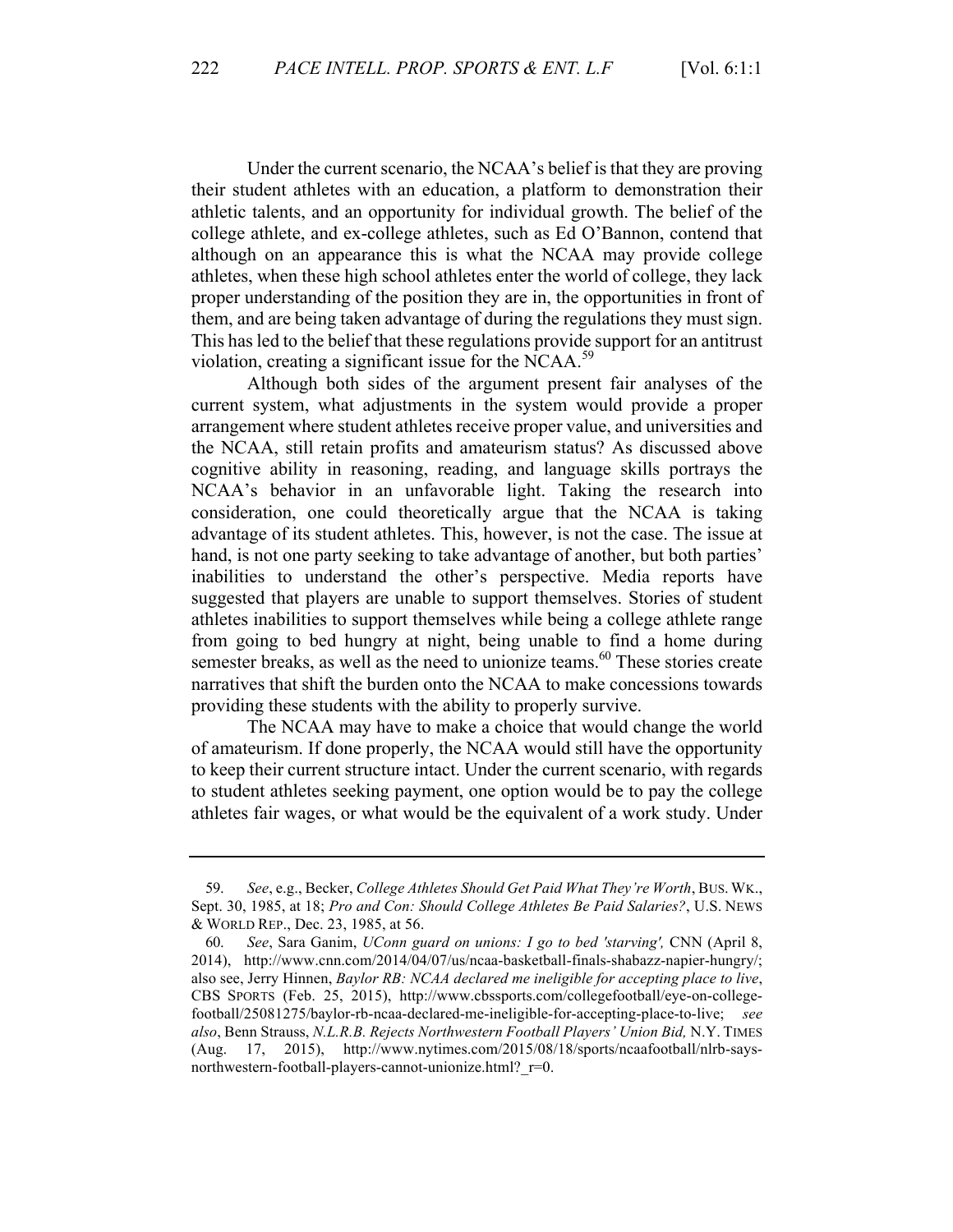this option, the student athlete would not be paid under the belief of their talent, but an equal amount determined by the NCAA, for their employment at the school. This would be similar to a university providing a paycheck to students who work in admissions and provide tours to prospective students. By choosing this option, the NCAA would be able to compete with options incoming student athletes have of receiving payment outside of the United States.<sup>61</sup> Furthermore, this option would provide students with the ability to choose the ability to make some money through a work study, helping them live an everyday life, in addition to receiving some additional funding through a work study.62 This would in essence provide the NCAA with a stronger argument that they value education, as well as the well-being of the student athlete, making sure that the students' welfare all around are protected. This is just one option that could be considered by the NCAA that would keep the current structure intact, and keep college athletics at the amateurism level.

Although the above issues mentioned show different criticism towards the NCAA's current structure, it would be inappropriate to not mention the attempts the NCAA have made towards providing benefits to student athletes. Subsequent to the case *Agnew v. NCAA*, the prohibition of multiyear athletic scholarship awards was removed.<sup>63</sup> This case saw former college athletes challenge the NCAA's ban of multiyear athletic scholarships, but ultimately was dismissed by the United States Court of Appeals for the Seventh Circuit. <sup>64</sup> However, in October 2011, the NCAA Division I board of directors adopted a revolutionizing position to allow multiyear scholarships to Division I athletes, showing that changes to the current system were possible.<sup>65</sup> This provided the belief that the NCAA was willing to work with the students, and that reform of the current system is possible where amateurism could be revolutionized to remain as a profitable, but fair mechanism for athletes to learn, grow, and showcase their talents.

#### **CONCLUSION**

As this paper has shown, there have been regulations created by the NCAA that have had devastating effects on both high school and college

<sup>61.</sup> *See*, Hennessey v. Nat'l Collegiate Athletic Ass'n, 564 F.2d 1136, 1153 (5th Cir. 1977).

<sup>62.</sup> *See* McKenzie & Sullivan, *Does the NCAA Exploit College Athletes? An Economic and Legal Reinterpretation*, 1987 ANTITRUST BULL. 373 (1987), at 378,79.

<sup>63.</sup> Agnew v. Nat'l Collegiate Athletic Ass'n, 683 F.3d 328, 332 (7th Cir. 2012).

<sup>64.</sup> *Id*., at 332-34.

<sup>65.</sup> Mary Grace Miller, *The NCAA and the Student-Athlete: Reform is on the Horizon,* 46 U. RICH. L. REV. 1141, 1149 (2012).